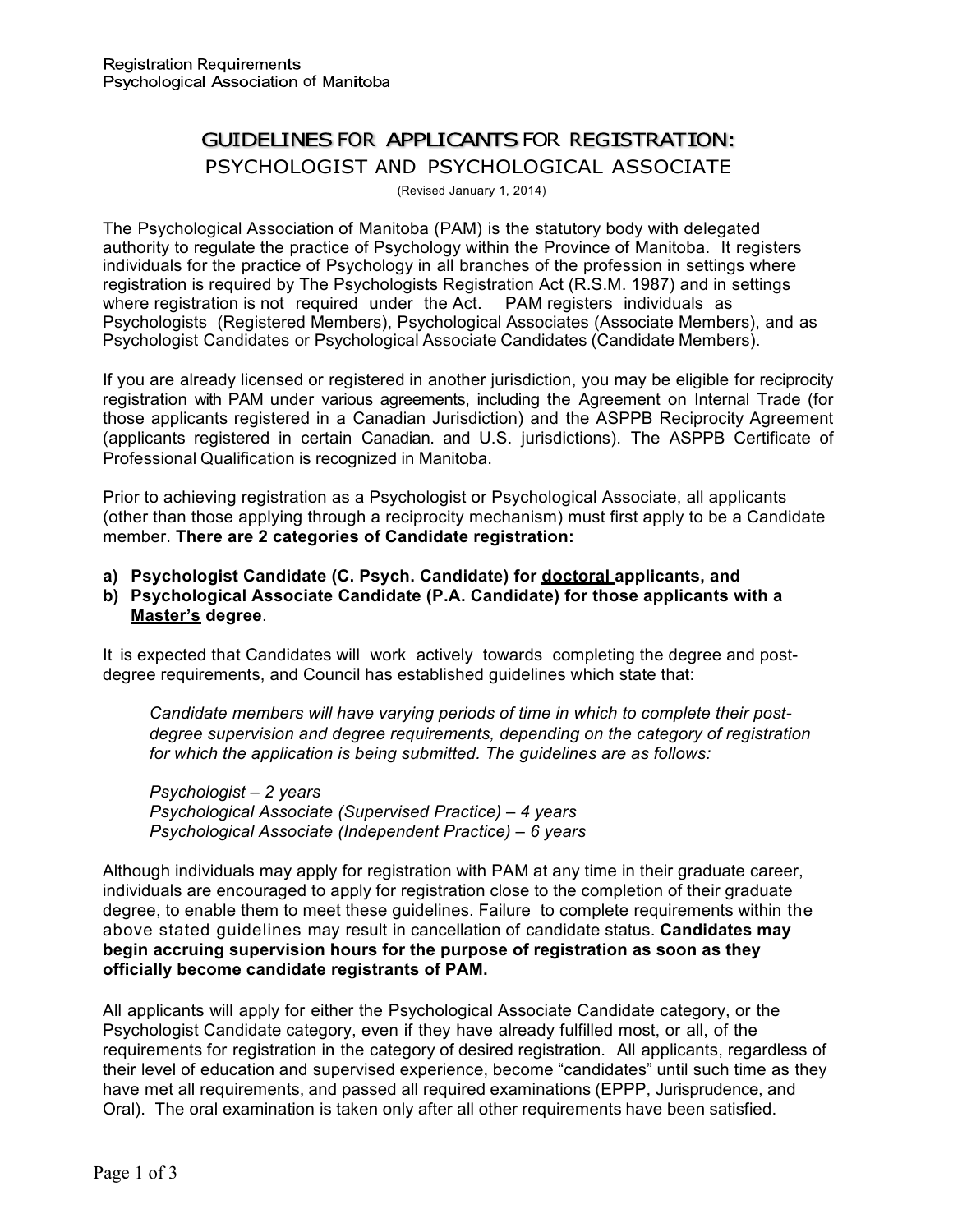Registration as a Psychological Associate (Supervised Practice) requires:

- a) a Master's Degree in Psychology,
- b) Two (2) years of post- Master's degree applied psychology practice experience under the supervision of a registered/certified/licensed Psychologist,
- c) a Standard Score of 500 or above on the Examination for Professional Practice in Psychology (EPPP).

Registration as a Psychological Associate (Independent Practice) requires:

- a) a Master's Degree in Psychology,
- b) Four (4) years of post- Master's degree applied psychology practice experience under the supervision of a registered/certified/licensed Psychologist,
- c) a standard score of 500 or above on the Examination for Professional Practice in Psychology (EPPP),
- d) passing the PAM Jurisprudence Examination,
- e) passing the PAM Oral Examination.

Registration as a Psychologist requires:

- a) a Doctoral Degree in Psychology,
- b) Two (2) years of applied psychology practice experience under the supervision of a registered/certified/licensed Psychologist (one year of which may be pre-doctoral),
- c) a standard score of 500 or above on the Examination for Professional Practice in Psychology (EPPP),
- d) passing the PAM Jurisprudence Examination,
- e) passing the PAM Oral Examination.

PAM will administer exams only to persons who hold Candidate standing with PAM. Current application and examination fees are available elsewhere on the PAM website.

#### SUPERVISED EXPERIENCE IN THE PRACTICE OF PSYCHOLOGY

All applicants must identify a Registered Psychologist as a Primary Supervisor with the following exception:

#### Reciprocity Applicants who do not intend to engage in any psychological practice until registration with PAM is complete.

For the years of professional experience under the supervision of a Registered Psychologist, details of supervision should be documented on the Record of Supervision form ([click here](https://www.cpmb.ca/documents/Supervision Record Form.pdf)).

Applicants who wish to use supervision obtained in a private practice must provide a letter with their application outlining the details of the proposed supervision and requesting approval of the supervision for the purpose of registration . Until such approval is granted, private practice supervision hours will not count towards registration. A Primary Supervisor Agreement and, if applicable, Secondary Supervisor Agreement(s) must be completed for all supervision arrangements (except as noted in the first paragraph of this section).

Experience obtained in Manitoba under the supervision of individuals who are not registered as Psychologists with PAM will not be considered acceptable experience unless prior approval in writing has been obtained from PAM council, such approval being at the total discretion of Page 2 of 3